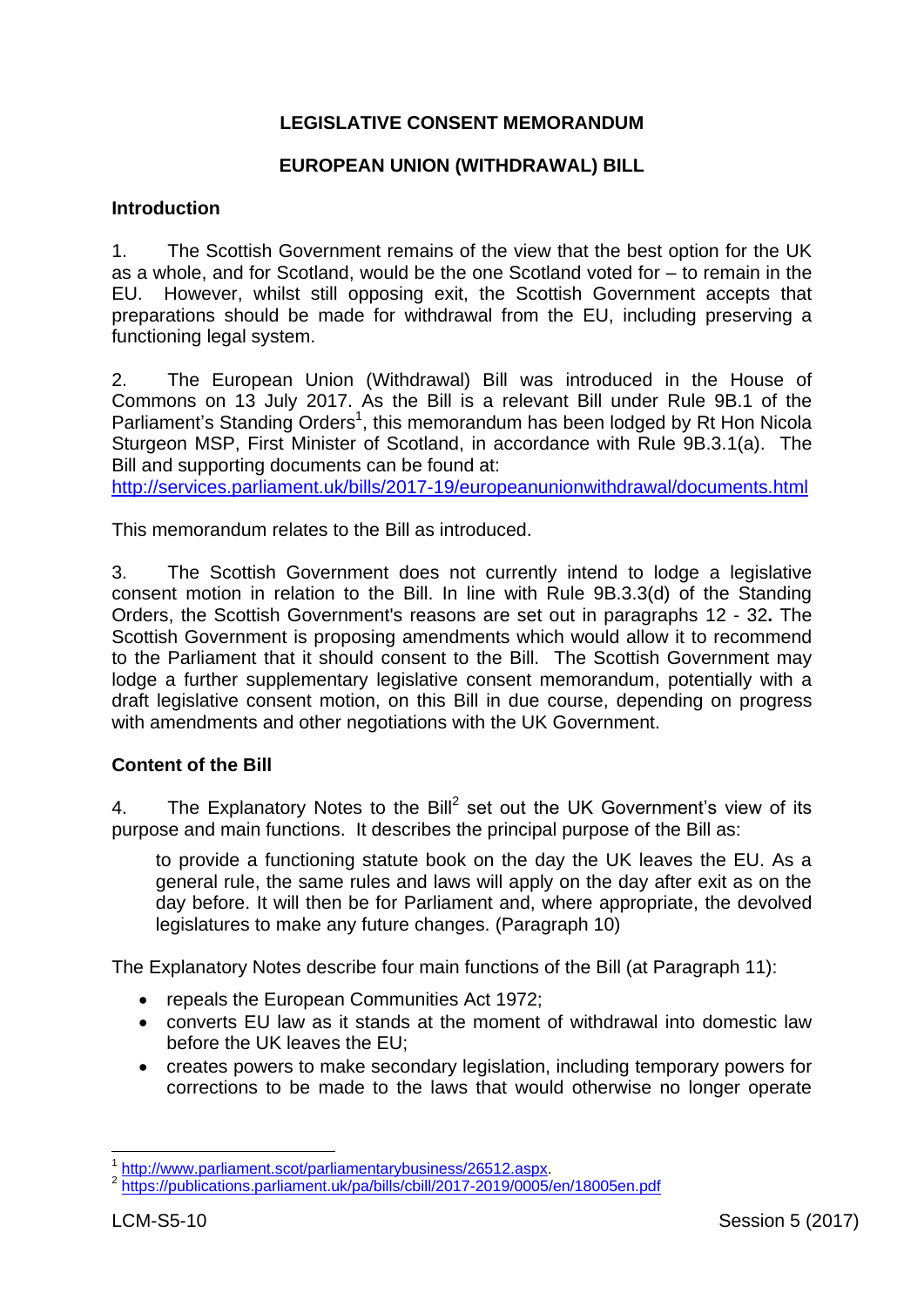appropriately once the UK has left the EU, and to implement a withdrawal agreement;

 claims it "maintains the current scope of devolved decision making powers in areas currently governed by EU law" but seeks to restrict the competence in devolved areas currently subject to EU law when EU law no longer applies.

5. Detail of the structure and provisions of the Bill is at **Annex A**. Of particular relevance to devolved matters are:

- Clauses 2 6 (which preserve and retain EU law in domestic law, including in areas within devolved competence);
- Clauses 7 9 (which provide powers for UK Ministers to correct retained EU law and implement international obligations and the withdrawal agreement with the EU, including in devolved areas);
- Clause 10 and Schedule 2 (which provide powers for Scottish Ministers to correct retained EU law and implement international obligations and the withdrawal agreement with the EU);
- Clause 11 and Schedule 3 (which constrain the competence of the Scottish Parliament and Scottish Ministers); and
- Schedule 7 (which sets out legislative procedures to be followed for various secondary legislation provisions in the Bill, including powers of Scottish Ministers and UK Ministers acting in devolved areas).

# **Background**

6. The Prime Minister first announced a "Great Repeal Bill" in her speech to the Conservative Party conference on 2 October 2016<sup>3</sup>. She envisaged a Bill to repeal the European Communities Act 1972 and end the direct applicability of EU law to the United Kingdom, while converting the body of existing EU law into domestic law.

7. The UK Government developed its proposals further in its white papers on *The United Kingdom's exit from, and new partnership with, the European Union<sup>4</sup>* (February 2017) and, particularly, *Legislating for the United Kingdom's withdrawal from the European Union<sup>5</sup>* (May 2017). The latter contained a chapter on "Interaction with the devolution settlements", which said "the [UK] Government intends to replicate the current frameworks provided by EU rules through UK legislation", followed by "intensive discussions with the devolved administrations to identify where common frameworks need to be retained in the future" (paragraph 4.4). It also said that "It is the expectation of the [UK] Government that the outcome of this process will be a significant increase in the decision making power of each devolved administration".

8. The European Union (Withdrawal) Bill was introduced in the House of Commons on 13 July 2017. The accompanying Explanatory Notes made clear the

 3 <http://press.conservatives.com/post/151239411635/prime-minister-britain-after-brexit-a-vision-of>

<sup>&</sup>lt;sup>4</sup> [https://www.gov.uk/government/publications/the-united-kingdoms-exit-from-and-new-partnership](https://www.gov.uk/government/publications/the-united-kingdoms-exit-from-and-new-partnership-with-the-european-union-white-paper/the-united-kingdoms-exit-from-and-new-partnership-with-the-european-union--2)[with-the-european-union-white-paper/the-united-kingdoms-exit-from-and-new-partnership-with-the-](https://www.gov.uk/government/publications/the-united-kingdoms-exit-from-and-new-partnership-with-the-european-union-white-paper/the-united-kingdoms-exit-from-and-new-partnership-with-the-european-union--2)

[european-union--2](https://www.gov.uk/government/publications/the-united-kingdoms-exit-from-and-new-partnership-with-the-european-union-white-paper/the-united-kingdoms-exit-from-and-new-partnership-with-the-european-union--2)<br><sup>5</sup> [https://www.gov.uk/government/publications/the-repeal-bill-white-paper/legislating-for-the-united](https://www.gov.uk/government/publications/the-repeal-bill-white-paper/legislating-for-the-united-kingdoms-withdrawal-from-the-european-union)[kingdoms-withdrawal-from-the-european-union](https://www.gov.uk/government/publications/the-repeal-bill-white-paper/legislating-for-the-united-kingdoms-withdrawal-from-the-european-union)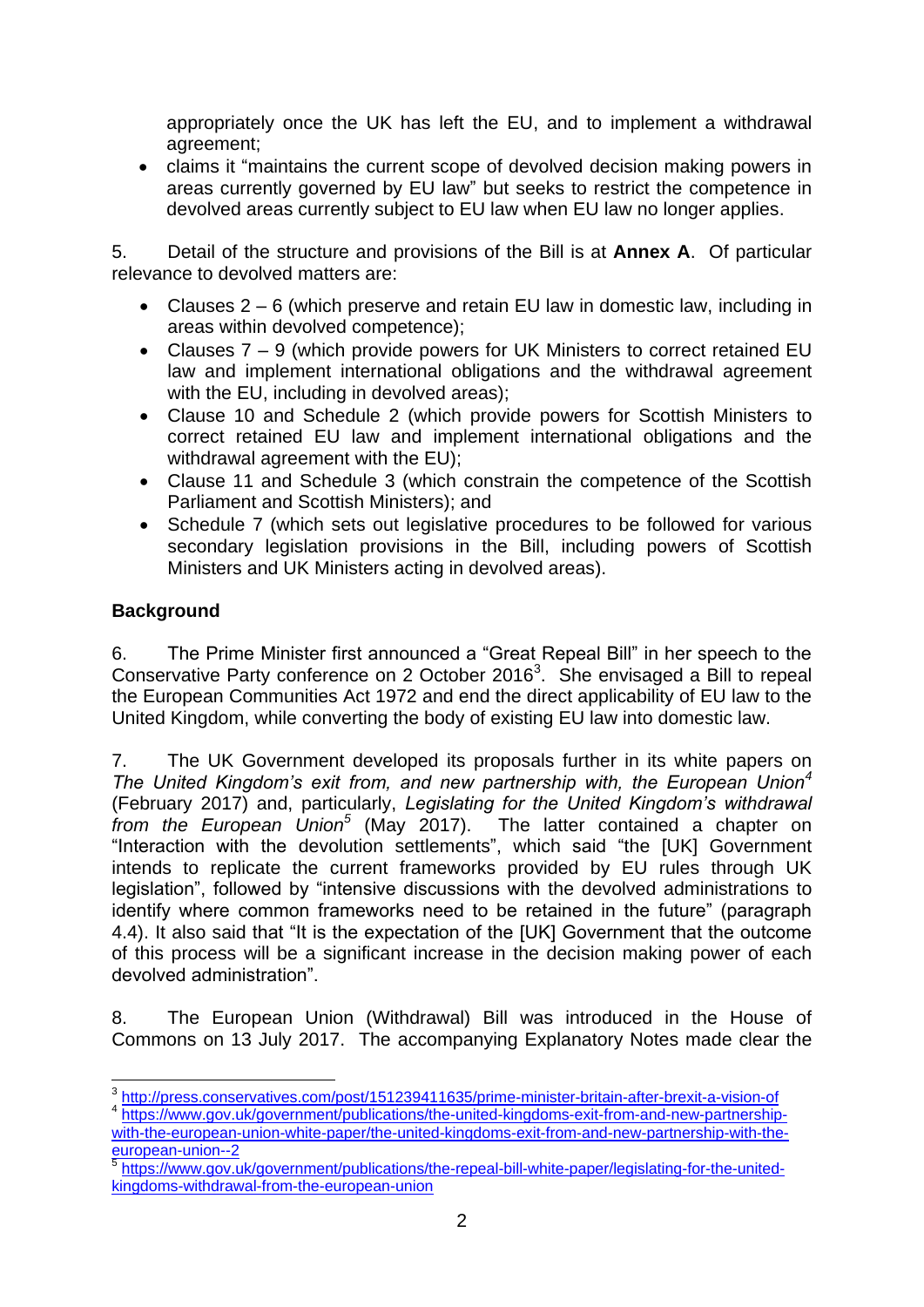legislative consent of the Scottish Parliament (and other devolved legislatures) would be required to the Bill under the Sewel Convention<sup>6</sup>. On the day the Bill was introduced the First Ministers of Scotland and Wales made a joint statement indicating that they could not recommend their respective legislatures give consent to the Bill in its current form<sup>7</sup>.

## **Requirement for legislative consent**

9. The Bill is a relevant Bill within Rule 9B.1.1 of the Standing Orders, as it makes provision applying to Scotland for purposes within the legislative competence of the Parliament, and alters that legislative competence and the executive competence of the Scottish Ministers.

10. The clauses for which legislative consent are required are set out in the table at **Annex B**. Note that Annex A of the UK Government"s Explanatory Notes to the Bill does not accord precisely to this table: notably the UK Government table does not include clauses dealing with: the exceptions to saved and incorporated retained EU law, such as repealing the Charter on Fundamental Rights (Clause 5); the interpretation of retained EU law (Clause 6); and giving UK Ministers powers to make provision in areas of devolved competence (Clauses 7 and 9). The Scottish Government considers that there is a clear need for legislative consent to these, and the other additional provisions. The Scottish Government notes that the Welsh Government takes a similar view of the provisions requiring legislative consent from the Assembly under the Welsh equivalent of the Sewel Convention.

11. The main provisions for which consent is required are:

# *i. Purposes within the devolved competence of the Parliament*

The stated principal purpose of the European Union (Withdrawal) Bill is to ensure a functioning statue book on withdrawal from the EU by converting existing EU law into domestic law. This would be within the legislative competence of the Parliament in devolved areas. The Bill also gives powers to Scottish and UK Ministers to alter law in devolved areas by secondary legislation, which would also be in the competence of the Parliament, as would certain other matters set out in Annex B (such as the treatment of EU law by the Scottish Courts following withdrawal).

## *ii. Provisions altering the legislative competence of the Parliament and the executive competence of the Scottish Ministers*

Repealing the European Communities Act 1972 alters the competence of the Parliament by removing the requirement for the Parliament to legislate compatibly with EU law<sup>8</sup>. The Bill also alters the competence of the Parliament by introducing a new legislative constraint defined with reference to EU law retained in domestic law by the provisions of the Bill (Clause 11). Schedule 3

 $\overline{\phantom{a}}$  $6$  See paragraphs 68 – 70 and Annex A.

<sup>7</sup> <https://news.gov.scot/news/eu-withdrawal-bill>

<sup>8</sup> Section 29(2)(d), Scotland Act 1998<http://www.legislation.gov.uk/ukpga/1998/46/section/29>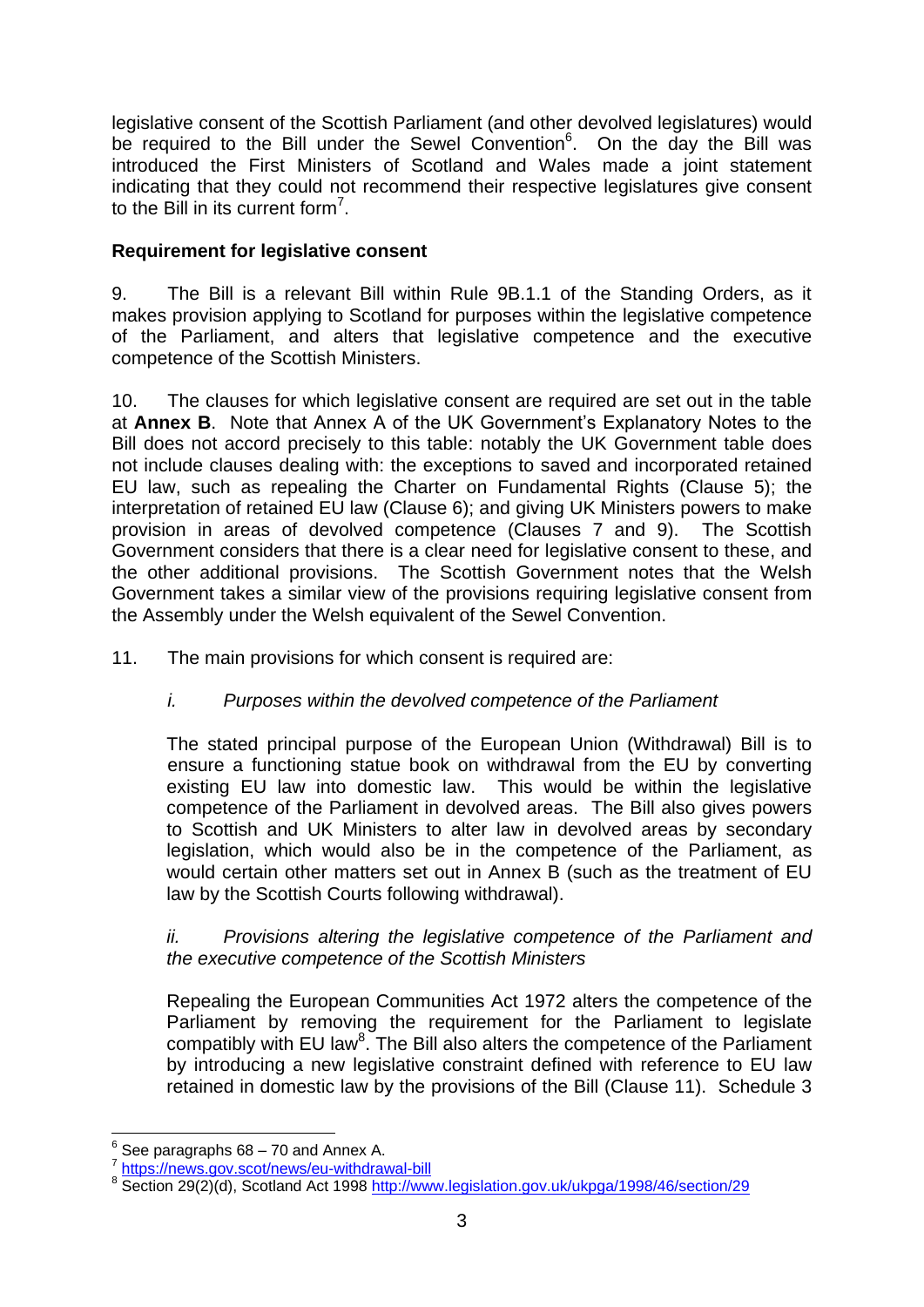imposes an analogous new constraint on the executive powers of the Scottish Ministers.

## **Recommendation to withhold legislative consent**

12. It remains a matter of regret to the Scottish Government that the UK plans to withdraw from the EU. The Government nevertheless accepts that preparations should be made for withdrawal from the EU, including preserving a functioning legal system. In the event of withdrawal, the Government agrees the need for provisions which convert EU law into domestic law, and provisions which create powers to make secondary legislation, including temporary powers to enable corrections to be made to laws that would otherwise no longer operate appropriately. The Scottish Government has always been prepared to accept that there could be advantages in such legislation being made by the Westminster Parliament for the UK as a whole, for practical and pragmatic reasons, given the time available to pass the necessary primary and secondary legislation<sup>9</sup>. A similar pragmatic approach is currently taken to implementing EU obligations in devolved areas through secondary legislation. The Scottish Government has also been clear that governments across the UK need to work closely together to ensure effective withdrawal arrangements reflecting the interests of all.

13. However, along with the Welsh Government<sup>10</sup>, the Scottish Government cannot recommend to the Parliament that it gives consent to the Bill as currently drafted. The Scottish Government"s key objections to the Bill as introduced relate to the provisions on the competence of the Scottish Parliament and Government (Clause 11 and Schedule 3) and those on powers for UK and Scottish Ministers to alter domestic law (Clauses 7-9, Clause 10 and Schedule 2). The Scottish Government also has objections to and observations on other aspects of the Bill, particularly on the repeal of the Charter of Fundamental Rights (Clause 5).

14. The Government also shares concerns about the scope of the powers for Ministers to change primary legislation by secondary legislation, including potentially to alter the Scotland Act or to affect the rights of EU nationals resident in the UK $^{11}$ . Further details are set out in Annex A.

## *New constraints on the legislative competence of the Parliament*

15. **Clause 11** introduces a new provision that would mean it would be outside the Parliament"s competence to modify retained EU law in a way which would not have been compatible with EU law immediately before withdrawal. In effect, this provision gives the Westminster Parliament and UK Government the unilateral power to make decisions in devolved areas previously affected by EU law. The clause also repeals the current provision in section 29(2)(d) of the Scotland Act 1998, which requires the Parliament to legislate compatibly with EU law. Analogous provisions are made in Schedule 3 to constrain the powers of the Scottish Government.

 $\overline{a}$ <sup>9</sup> See paragraph 181 of *Scotland's Place in Europe* (December 2016): <http://www.gov.scot/Publications/2016/12/9234>

 $10$  See the position of the Welsh Government set out here:

<http://gov.wales/about/cabinet/cabinetstatements/2017/europeanunionwithdrawalbill/?lang=en> See page 10 of the Explanatory Notes to the Bill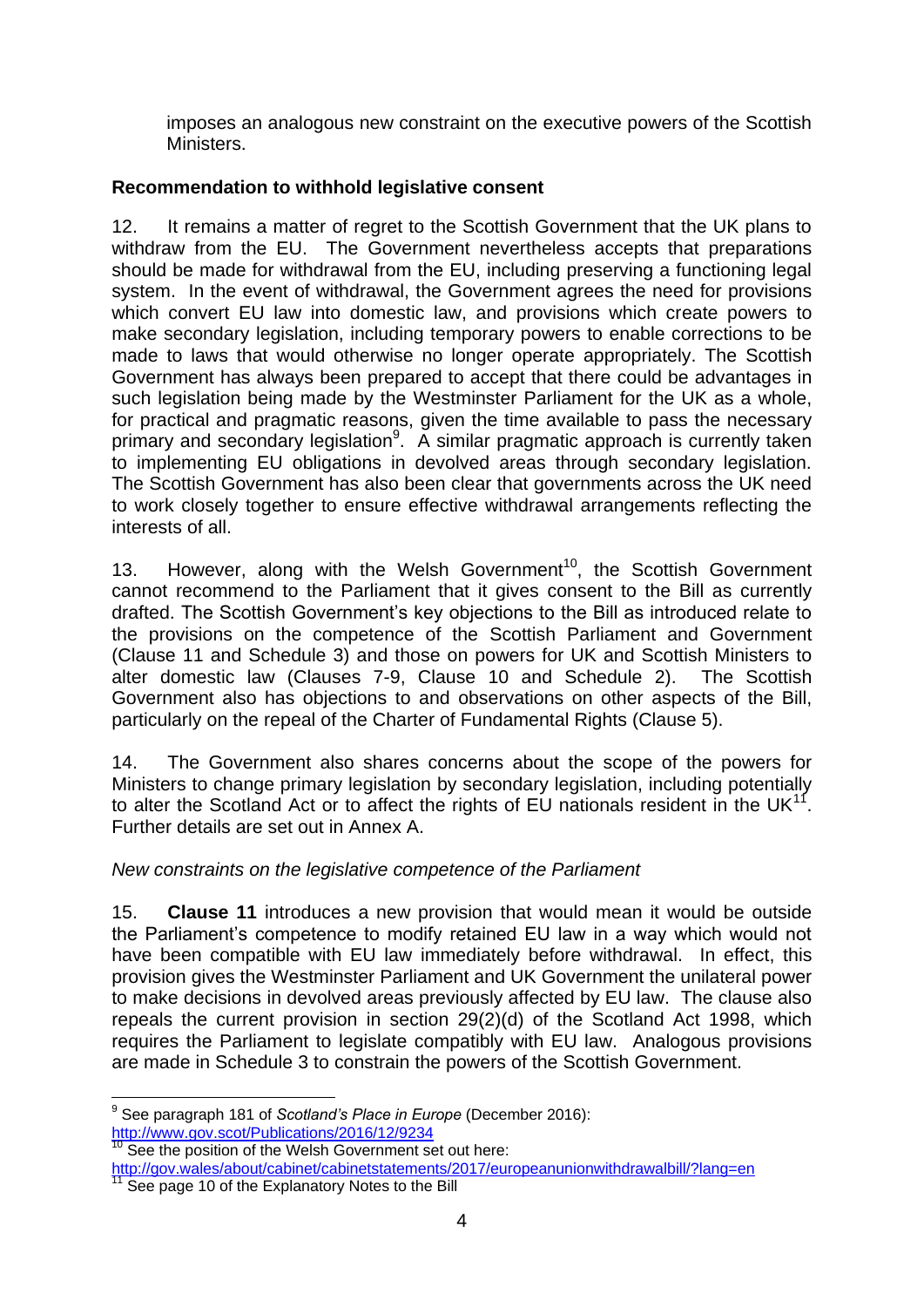16. It is common ground that, in the absence of a provision such as that in the Bill, on withdrawal from the EU the devolved legislatures would be able to exercise their current devolved legislative competence without the current requirement to act compatibly with EU law<sup>12</sup>. The Bill proposes a new legal constraint on the competences of the devolved institutions. This new legislative constraint cuts across the well-established and understood scheme of legislative competence, based on reserved areas, set out in the Scotland Act. It would give the UK Parliament and the UK Government power to legislate in relation to policy areas which are the responsibility of the Scottish Parliament and the Scottish Government. It is a constraint which is no longer based (as the current limit by reference to EU law is based) on the need to respect international obligations or the status of the UK as a member of the EU and is therefore entirely a matter of internal domestic law.

17. The Scottish Government rejects in principle the proposition that devolved competence should be constrained in this way on withdrawal from the EU. Policy responsibility and expertise for matters within devolved competence lie with the Scottish Government, accountable to the Scottish Parliament. The Scottish Government believes that on withdrawal the Scottish Parliament should be in exactly the same position as the Westminster Parliament: able to act within its area of competence in the way it sees fit. The Scottish Government does not accept that the Scottish Parliament and Government, and the other devolved legislatures and executives, should, for an indeterminate period following withdrawal, have their competence defined as if it were the day before the UK withdrew from the EU.

18. The Scottish Government is also clear that the result of withdrawal from the EU should not be centralisation of power in Whitehall and Westminster. However, that is what the Bill proposes. The Scottish Government believes that the result of withdrawal should, instead, be that decision making is decentralised, and power diffused appropriately across the UK. The Scottish Government has published detailed proposals for the governance of the UK following withdrawal<sup>13</sup>.

19. The Scottish Government has made clear, repeatedly, its willingness to negotiate UK frameworks in certain areas previously covered by EU law<sup>14</sup>. This could be, for example, to support the functioning of UK markets, or to facilitate the management of common environmental resources. However, the process of identifying where frameworks are required and what they should contain, must be by agreement, not imposition and, insofar as legislation is required, be legislated for or consented to by the Scottish Parliament.

20. **These objections to the basic approach of the Bill, and the view of the future governance of the UK after withdrawal which the Bill reflects, are so fundamental that the Scottish Government cannot recommend that the Scottish Parliament gives consent, even conditionally, to the Bill in its current form.**

**<sup>.</sup>** <sup>12</sup> See, for example, paragraph 130 of the judgment of the UK Supreme Court in the case of *Miller*  <https://www.supremecourt.uk/cases/docs/uksc-2016-0196-judgment.pdf>

<sup>13</sup> See Chapter 4 of *Scotland's Place in Europe*

<sup>14</sup> See paragraph 179 of *Scotland's Place in Europe*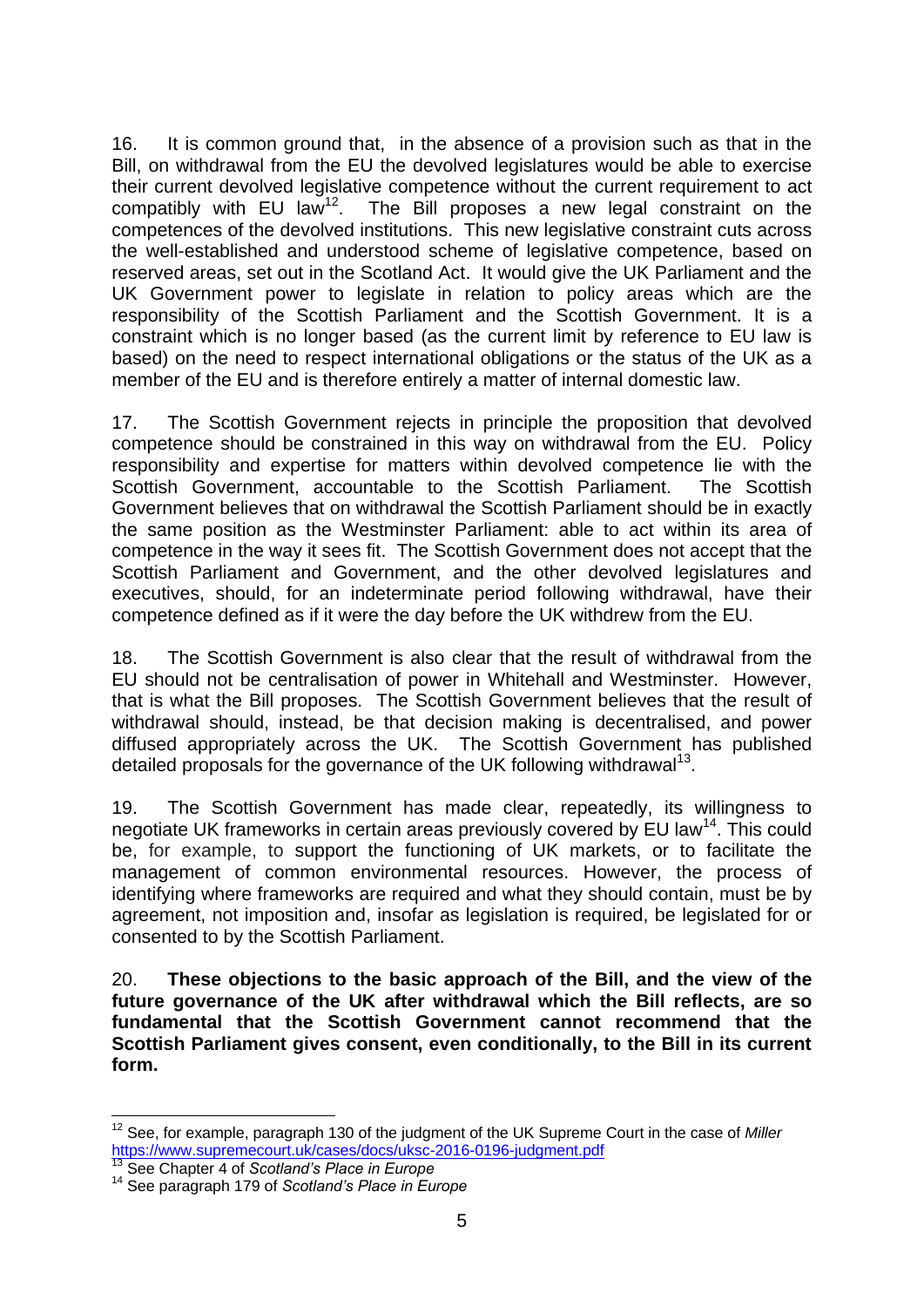21. The Scottish Government also considers that the approach taken to legislative competence in Clause 11 will be artificial and impractical. The proposed legislative constraint, in effect a further reservation to Westminster, would cut across devolved matters, contrary to the structure of the Scotland Act in identifying specific reserved areas.

22. The definition of the legislative constraint, which refers to "retained EU law", covers not only EU law converted into domestic law on the date of withdrawal, but also changes to that law made after that date under the powers in the Bill, principally by UK Ministers, or by the Westminster Parliament. The Scottish Parliament is therefore faced with a constraint on its legislative competence that is defined with reference to the content of retained EU law as saved and incorporated into our domestic legal system, and then as subsequently amended. The Scottish Government believes that this is an artificial constraint, which is and will become increasingly unsuitable for determining legislative competence.

23. The clause allows the Scottish Parliament to legislate in the areas of retained EU law if it is acting in a way compatible with EU law at the point of withdrawal (hence the claim that the Bill "maintains the current scope of devolved decision making powers in areas currently governed by EU law"). However, as amendments are made to retained EU law by domestic UK law, and as the EU amends EU law, the content of "retained EU law" will diverge from EU law as it was on exit day and from EU law as it exists from time to time. Instead of a requirement to assess legislative competence by reference to EU law as it exists at the point when the issue arises, it will have to be assessed by reference to EU law as it used to be on exit day and as subsequently amended under the Bill.

24. The Scottish Government considers that the legislative competence of a Parliament should be clear, robust and as certain as possible to avoid legal risk and minimise the possibility of litigation and should reflect the policy responsibilities allocated to the Parliament under the devolution settlement. The approach taken in the Bill does not provide a test of legislative competence that meets this objective. A better approach would be to remove Clause 11 in its entirety and retain the current test of the legislative competence of the Parliament.

25. The UK Government has suggested that the restriction imposed by Clause 11 is transitional in nature, intended to allow discussion and consultation with devolved authorities on the need for successors to EU frameworks. However, in contrast to the time limits included in the Ministerial powers (see paragraph 26 below), there are no time limits on the validity of Clause 11. The provisions do contain an Order in Council procedure for matters to be removed from "retained EU law" and therefore released to existing devolved competence, following agreement by both Houses at Westminster and the Scottish Parliament. However, this approach creates further complexity in the devolution settlement by effectively grafting a "conferred powers" model, solely in the area of "retained EU law", onto, and across, the Scotland Act"s reserved powers model. The UK Government has not yet indicated any areas in which it would propose to use this procedure, how it would specify such areas, nor how the procedure would be used in practice.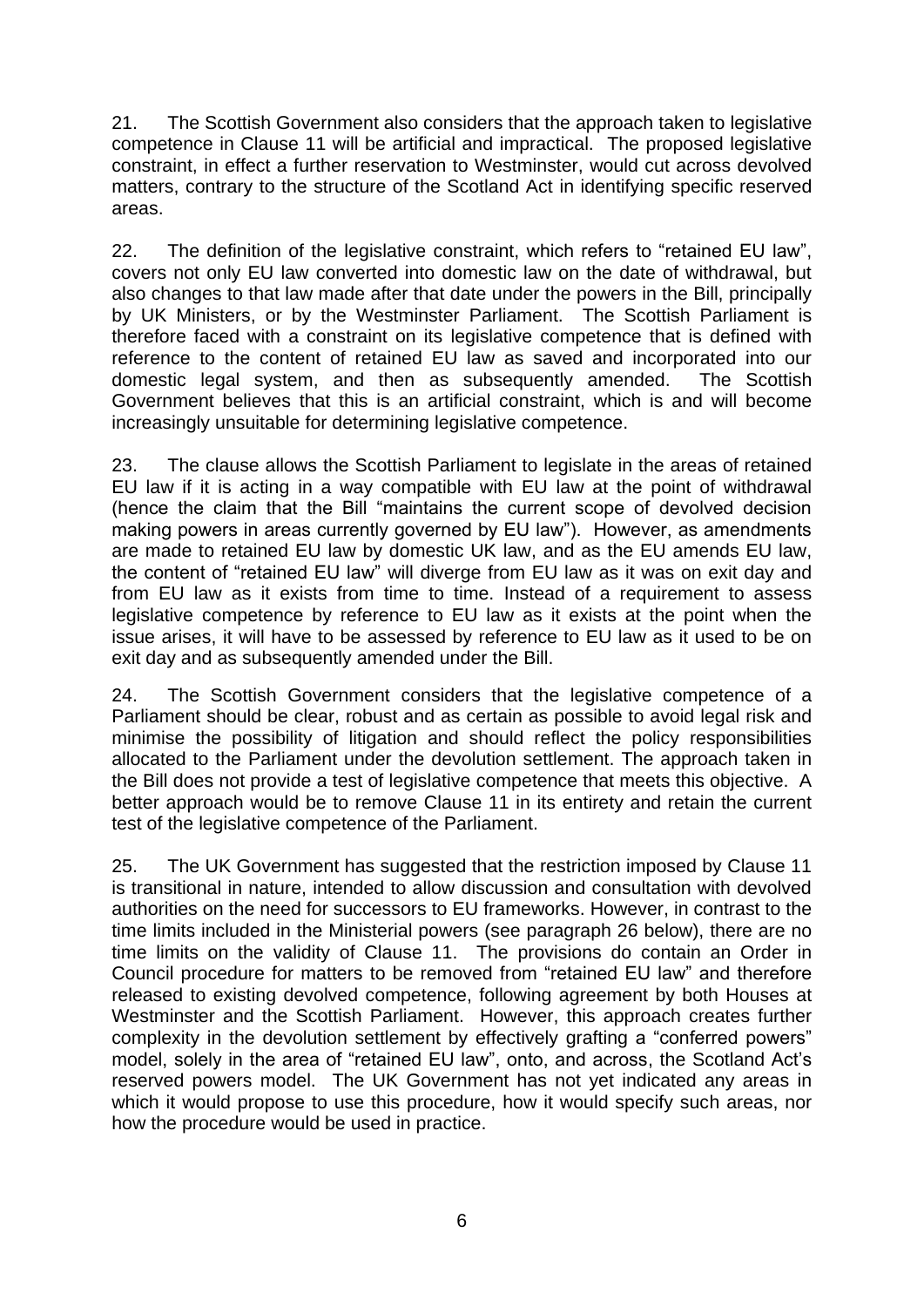## *Powers for UK and Scottish Ministers to alter the law in devolved areas*

26. By giving effect to Schedule 2, **Clause 10** provides Scottish Ministers with powers corresponding to those provided to UK Ministers in **Clause 7** (to deal with deficiencies arising from withdrawal; the power lapses two years after withdrawal), **Clause 8** (to enable continued compliance with the UK"s international obligations where there is a risk of a breach as a consequence of withdrawal; again the power lapses two years after withdrawal), and **Clause 9** (to implement the withdrawal agreement; the power lapses on withdrawal). Clauses  $7 - 9$  give UK Ministers extensive powers to act in all areas of retained EU law, including devolved areas.

27. By contrast, the corresponding powers for devolved Ministers provided in clause 10 and Schedule 2 extend only to correcting EU law that has been given effect by domestic legislative procedures (and saved under Clause 2 of the Bill). Directly effective EU legislation (such as EU Regulations; incorporated under Clause 3 of the Bill) and other EU law derived rights (saved under Clause 4 of the Bill) can be amended only by a UK Minister even if the subject matter falls clearly within devolved competence. There is no provision for Scottish Ministers or the Scottish Parliament to have any role in relation to such legislation The powers of devolved Ministers are also qualified in other ways, for example they cannot "act inconsistently" with UK Ministers" regulations on direct EU legislation, and need to seek consent from UK Ministers in certain circumstances (set out in paragraphs 3 – 6 of Schedule 2).

28. The powers provided for UK Ministers again cut across the devolution settlement. Policy responsibility and expertise in devolved areas rests with the Scottish Government, accountable to the Scottish Parliament. Exercise of Ministerial powers under the Bill will require policy choices to be made on how retained EU law is to be corrected, or the withdrawal agreement is to be implemented. In devolved areas those choices are a matter for Scottish Ministers, with accountability to the Scottish Parliament. Under the Bill, UK Ministers would have the power to make changes to law in devolved areas without any formal mechanism for accountability to the Scottish Parliament or consent from the Scottish Ministers. In relation to directly effective EU legislation, as set out above, UK Ministers would have the sole power to make necessary corrections to law in devolved areas. The Scottish Government does not believe that is an acceptable proposal. Scottish Ministers should have the power to make corrections in all areas of devolved law, whatever the original nature of the relevant retained EU law.

29. In practical terms, the powers for devolved Ministers are again complex, introducing uncertainty and risk. By contrast, UK and Scottish Minsters currently share a simple and flexible power to implement EU obligations by secondary legislation<sup>15</sup>. There is pragmatic agreement between the governments on the approach to be taken to different obligations, recognising the advantages of UK wide orders in some circumstances, for example when there is a mixture of reserved and devolved functions involved in a measure. Scottish Ministers are accountable to the Scottish Parliament for their decisions on how these powers are exercised, and the Parliament is informed under administrative arrangements.

**<sup>.</sup>** <sup>15</sup> Section 57(1), Scotland Act 1998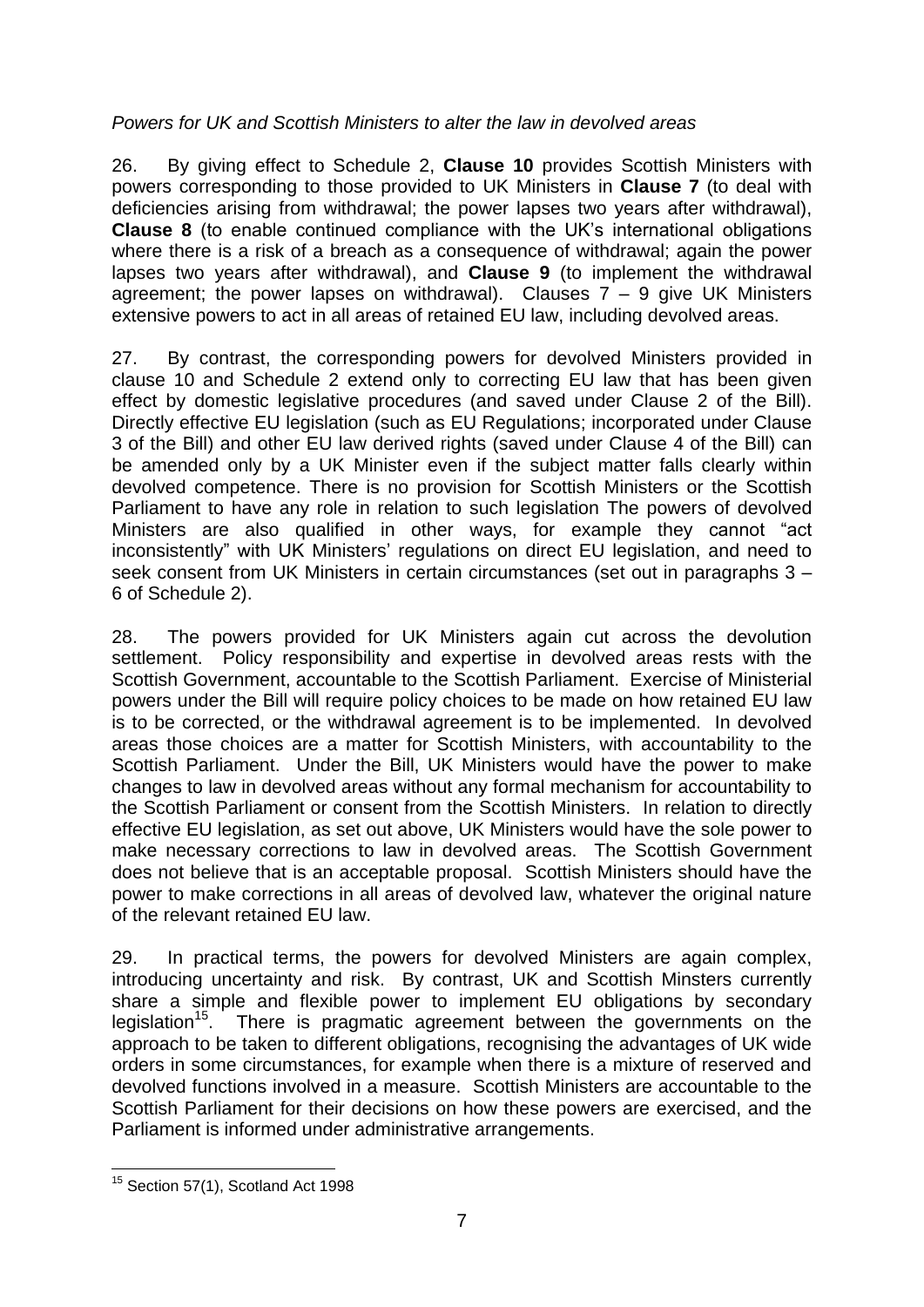30. The Scottish Government believes that the powers provided to UK and Scottish Ministers under the Bill should be similarly flexible and robust, minimising the legal risk in any exercise of the powers. Given the time available and the likely volume of relevant secondary legislation, these considerations are particularly important. The constraints on the powers of devolved Ministers, and the other qualifications on the powers (for example, requirements for consultation), should be removed from the Bill.

31. Again the Scottish Government has been clear that in practice governments across the UK will need to work together to ensure proper functioning of the statute book on withdrawal from the EU. This may involve the powers in the Bill being used by UK Ministers to make orders for the whole UK, including in devolved areas as now, provided these orders have been properly discussed and agreed by the governments affected. The Scottish Government therefore accepts that powers for UK Ministers should be exercisable in devolved areas.

32. Given the scope of the powers in the Bill the Scottish Government believes that there should be a formal legislative requirement for Scottish Ministers" consent before UK Ministers may exercise the powers in devolved areas. Scottish Ministers would be accountable to the Scottish Parliament for the exercise of their power of consent. The Scottish Government believes this approach provides the best balance of proper devolved involvement and oversight; and practical recognition of the likely volume of workload that faces governments and legislatures during withdrawal. However, the Government recognises there could be other models for the appropriate level of involvement by the Parliament in these circumstances. The Government proposes to discuss further with the Parliament and other interested parties the proper level of scrutiny and oversight of the exercise of all the powers in the Bill by both UK and Scottish Ministers, including the scope of the powers set out in the primary legislation.

## *Draft amendments*

33. The Government is working with the Welsh Government to propose amendments to the Bill which will address the concerns of the governments. These are being made public to inform debate on the Bill both in the Parliament, at Westminster and more widely. The Government is also considering how Scottish legislation in the Parliament could provide the necessary continuity of law in Scotland, as an alternative to the UK Bill.

## **Draft Legislative Consent Motion**

34. Under Rule  $9B.3.3(d)$  of the Parliament's Standing Orders<sup>16</sup>, if a member of the Scottish Government does not propose to include a draft motion they must explain why not. Paragraphs 12 – 32 above set out the Government's reasons for not including a draft motion in this memorandum for the purposes of that rule.

**<sup>.</sup>** <sup>16</sup> <http://www.parliament.scot/parliamentarybusiness/26512.aspx>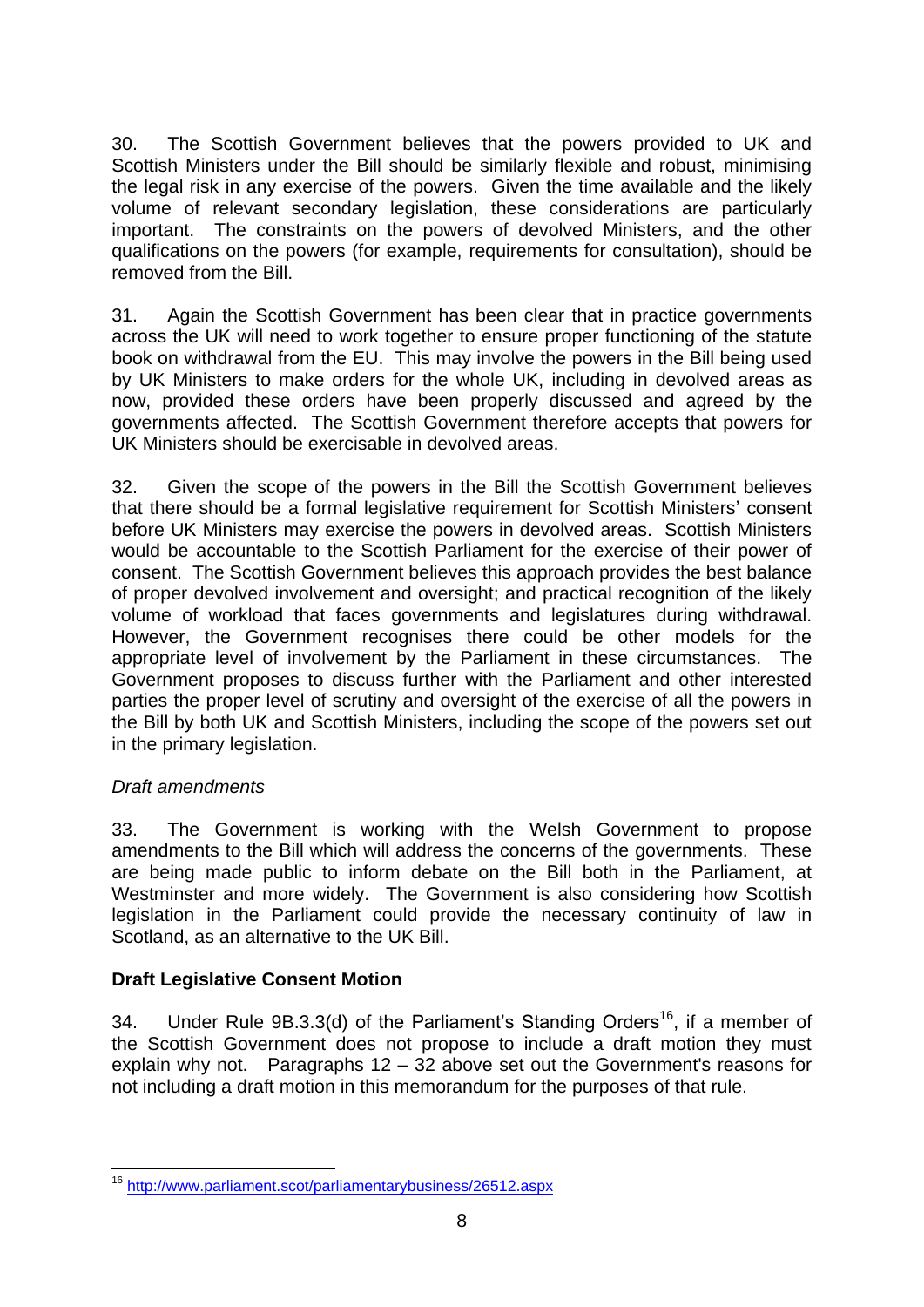35. The Scottish Government may lodge a supplementary legislative consent memorandum on this Bill, potentially with a draft legislative consent motion, in due course, depending on progress with its proposed amendments and other negotiations with the UK Government.

## **Conclusion**

36. It remains a matter of regret to the Scottish Government that the UK plans to withdraw from the EU. The Scottish Government considers this will have widespread detrimental effects on the UK and Scotland. However, the Scottish Government accepts that proper, responsible preparations should be made for withdrawal, including preserving a functioning legal system. The Scottish Government therefore accepts the main purpose of the European Union (Withdrawal) Bill"s provisions to retain EU law in domestic law after withdrawal, and to provide powers to ensure these laws function effectively.

37. The Scottish Government cannot, however, accept the approach of the Bill to devolution, nor the constitutional arrangements the Bill envisages and presages for the UK after withdrawal. The Scottish Government rejects the overall approach of the Bill, which is to centralise control and decision making in the UK Government and the Westminster Parliament. The Scottish Parliament and Government cannot be expected to continue as if the UK had not left the EU, while the Westminster Parliament is no longer bound by its EU obligations. On withdrawal, the governance of the UK must respect the devolution settlements, and recognise the powers and responsibilities of the devolved legislatures and administrations.

#### 38. **Given this fundamental difference of view on the future of the UK on withdrawal from the EU, the Scottish Government cannot recommend the Parliament consents to the Bill in its current form.**

39. The Scottish Government also considers that the approach to devolved competence, and the powers for Scottish Minsters, in the Bill raise difficult practical issues, and would lead, potentially for many years, to complex questions and uncertainty about the Parliament"s legislative competence, and to risk and uncertainty in the exercise of Scottish Ministers" powers.

40. The Scottish Government is proposing, with the Welsh Government, amendments to the Bill that would make it acceptable. Depending on progress with these amendments, and other negotiations, the Scottish Government may lodge a further legislative consent memorandum in due course. In the meantime, it is also considering other ways of providing the necessary continuity and certainty for Scotland on withdrawal from the EU.

**Scottish Government**  September 2017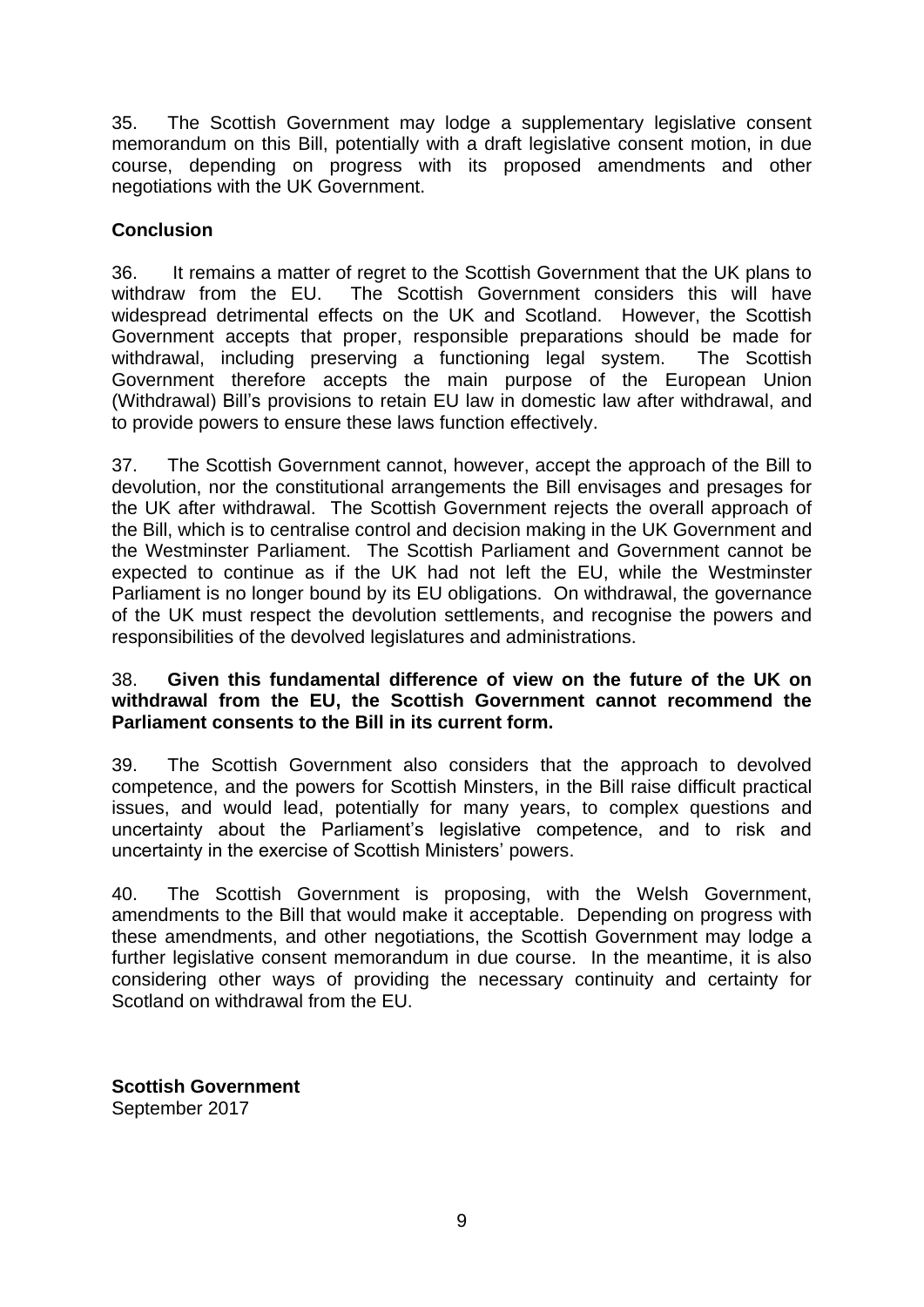## **ANNEX A**

## **EUROPEAN UNION (WITHDRAWAL) BILL – STRUCTURE AND PROVISIONS**

The Scottish Government has additional comments on various provisions of the Bill which are included below.

## *Repeal of the ECA*

Clause 1 Repeal of the European Communities Act 1972

The clause would repeal the 1972 Act on "exit day", a date to be appointed by UK Ministers under powers in the Bill. In effect the date for the UK to withdraw from the EU is left to Ministerial decision.

#### *Retention of existing EU law*

- Clause 2 Saving for EU-derived domestic legislation
- Clause 3 Incorporation of direct EU legislation
- Clause 4 Saving for rights etc. under section 2(1) of the ECA
- Clause 5 Exceptions to savings and incorporation
- Clause 6 Interpretation of retained EU law

Clause 5 sets out exceptions to the general approach of preserving and saving EU law into domestic law, including abolishing supremacy of EU law and repealing the Charter of Fundamental Rights (although not rights having another legal foundation).

The Scottish Government does not support the repeal of the Charter of Fundamental Rights and believes that it should be retained on withdrawal from the EU.

Clause 6 outlines the approach of the Bill to interpretation of retained EU law, including the role of the High Court of Justiciary. It provides for decisions of the European Court to have effect until withdrawal, and says that the courts may have regard to its decisions following withdrawal.

Schedule 1 also provides that various causes of action under EU law will not exist in domestic law following withdrawal, including actions for breach of general principles of EU law, and claims for damages from a member state for failure to observe EU law ("Francovich" damages). The Scottish Government believes these proposals should be examined in more detail to ensure that individuals are not substantially disadvantaged by losing rights they would currently enjoy under EU law.

#### *Main powers in connection with withdrawal*

- Clause 7 Dealing with deficiencies arising from withdrawal
- Clause 8 Complying with international obligations
- Clause 9 Implementing the withdrawal agreement

The Scottish Government has concerns about the scope of the powers in Bill to alter primary and other legislation by Ministerial order. The Bill establishes a number of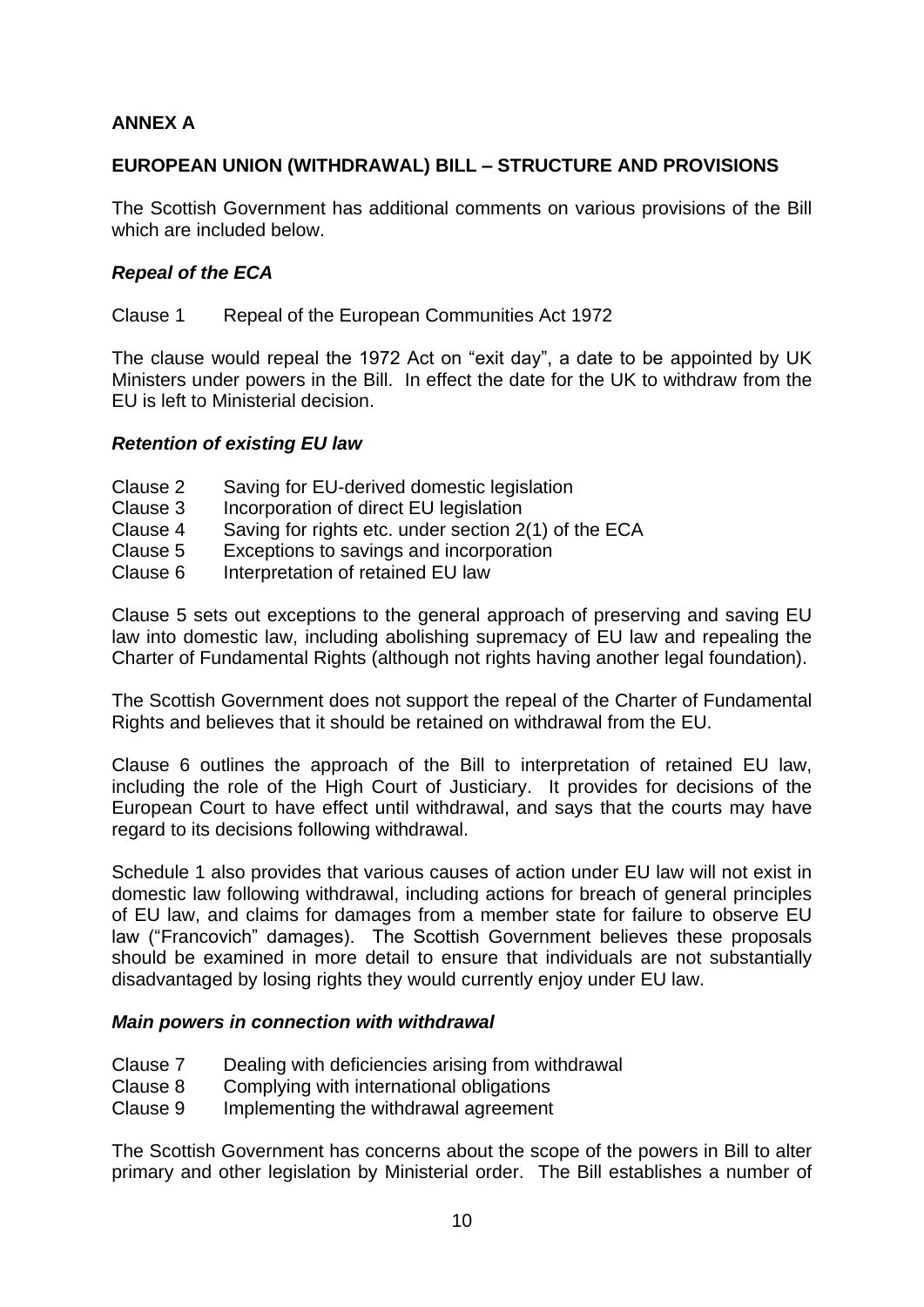preconditions on the use of the powers, and restrictions on their scope, as well as setting out when affirmative procedures must be used for secondary legislation. The Government recognises that there is a need for a balance between proper Parliamentary scrutiny and a practical approach to the likely volume of secondary legislation required in a limited timescale. However, the Government also recognises the serious criticisms made of the Bill as drafted and proposes further discussion with the Parliament and other stakeholders on the appropriate level of Parliamentary scrutiny and oversight, both at Westminster and by the Scottish Parliament.

## *Devolution*

- Clause 10 Corresponding powers involving devolved authorities
- Clause 11 Retaining EU restrictions in devolution legislation etc.

#### *Financial and other matters*

Clause 12 Financial provision

Clause 13 Publication and rules of evidence

#### *General and final provision*

- Clause 14 Interpretation
- Clause 15 Index of defined expressions
- Clause 16 Regulations
- Clause 17 Consequential and transitional provision
- Clause 18 Extent
- Clause 19 Commencement and short title

#### . *Schedules.*

| Schedule 1 | Further provision about exceptions to savings and incorporation<br>Schedule 2 Corresponding powers involving devolved authorities<br>Part 1 - Dealing with deficiencies arising from withdrawal<br>Part 2 - Complying with international obligations<br>Part 3 - Implementing the withdrawal agreement |
|------------|--------------------------------------------------------------------------------------------------------------------------------------------------------------------------------------------------------------------------------------------------------------------------------------------------------|
|            | Schedule 3 Further amendments of devolution legislation<br>Part 1 - Corresponding provision in relation to executive competence<br>Part 2 - Other amendments of devolution legislation                                                                                                                 |
|            | Schedule 4 Powers in connection with fees and charges<br>Part 1 - Charging in connection with certain new functions<br>Part 2 - Modifying pre-exit fees or charges                                                                                                                                     |
|            | Schedule 5 Publication and rules of evidence<br>Part 1 - Publication of retained direct EU legislation etc.<br>Part 2 - Rules of evidence                                                                                                                                                              |
|            | Schedule 6 Instruments which are exempt EU instruments                                                                                                                                                                                                                                                 |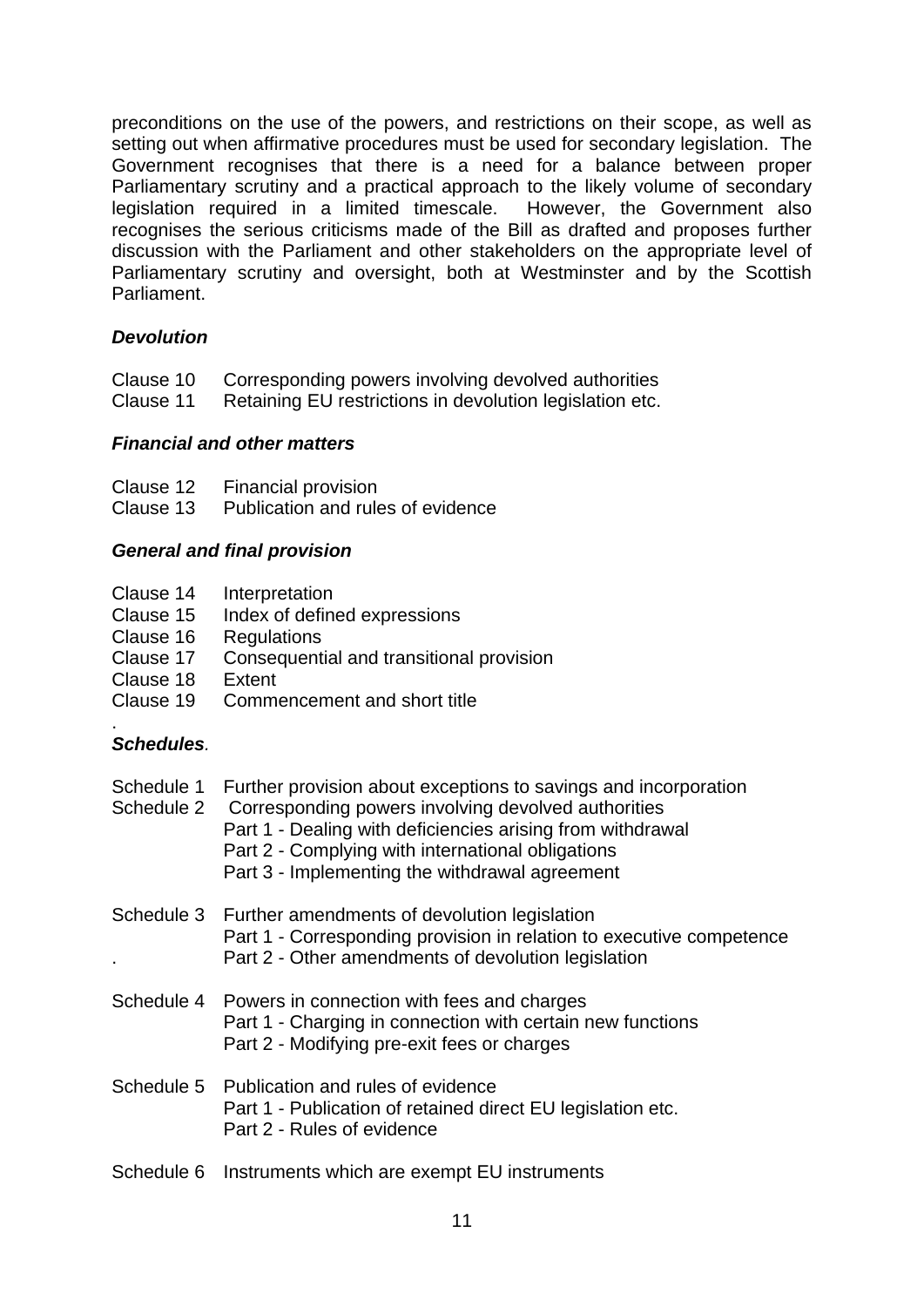Schedule 7 Regulations

.

- Part 1 Scrutiny of powers to deal with deficiencies
- Part 2 Scrutiny of other powers under Act
- Part 3 General provision about powers under Act
- Schedule 8 Consequential, transitional, transitory and saving provision
	- Part 1 General consequential provision
	- Part 2 Specific consequential provision
	- Part 3 General transitional, transitory or saving provision
	- Part 4 Specific transitional, transitory and saving provision
- Schedule 9 Additional repeals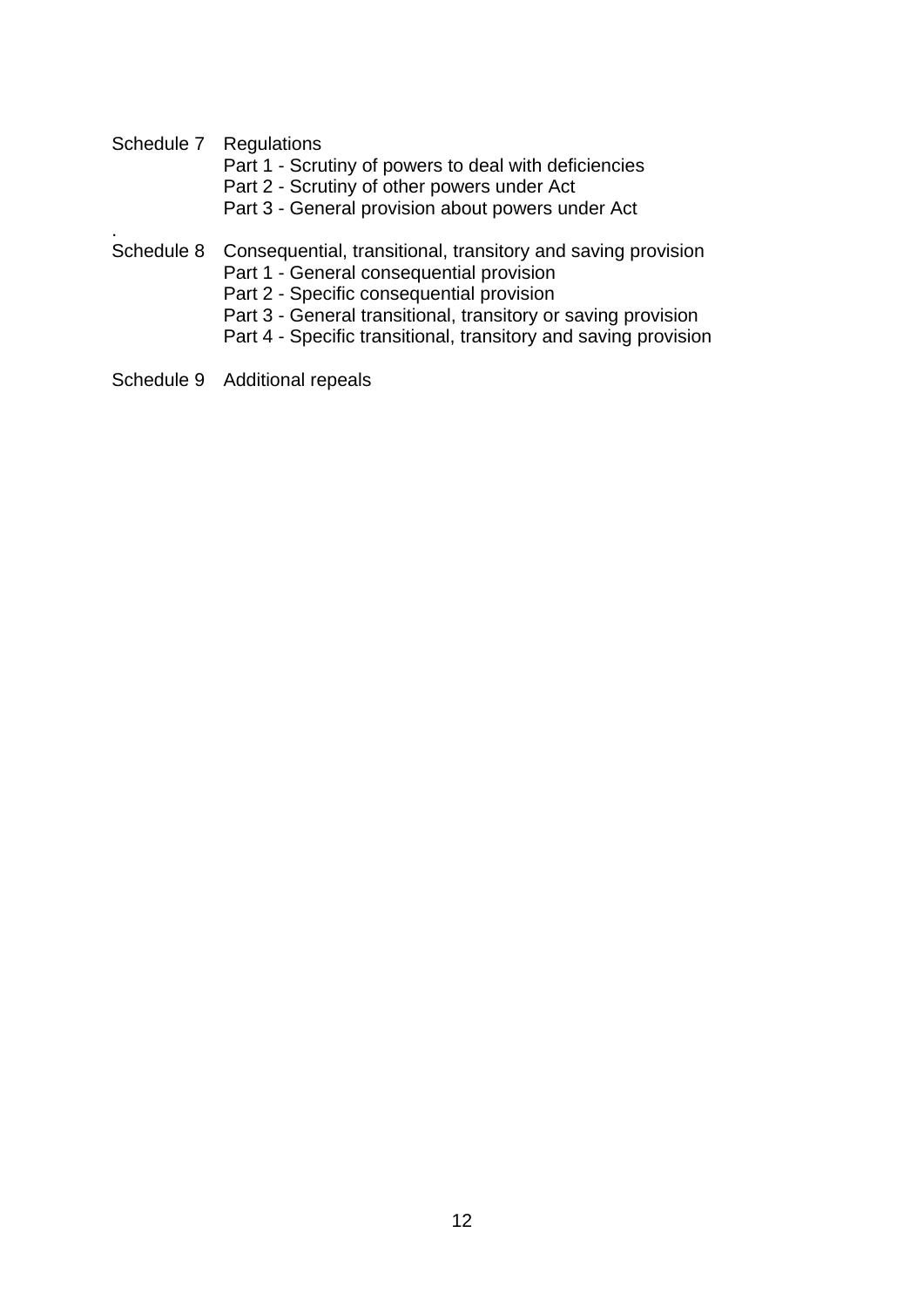# **ANNEX B**

# **CLAUSES FOR WHICH LEGISLATIVE CONSENT IS REQUIRED**

| Clause/<br><b>Schedule</b>    | <b>Effect</b>                                                                                                                                                                                                                                                                                                                                                                                                                                                   |
|-------------------------------|-----------------------------------------------------------------------------------------------------------------------------------------------------------------------------------------------------------------------------------------------------------------------------------------------------------------------------------------------------------------------------------------------------------------------------------------------------------------|
| 1                             | Repeals the European Communities Act 1972 on "exit day"                                                                                                                                                                                                                                                                                                                                                                                                         |
| $\overline{2}$                | Provides that existing domestic legislation which implements EU law<br>obligations remains on the domestic statute book after the UK leaves<br>the EU                                                                                                                                                                                                                                                                                                           |
| 3                             | Converts 'direct EU legislation' into domestic legislation at the point of<br>exit from the EU, so that where appropriate, EU legislation continues to<br>have effect post-exit                                                                                                                                                                                                                                                                                 |
| $\overline{4}$                | Ensures that any remaining EU rights and obligations which do not fall<br>within Clauses 2 and 3 continue to be recognised and available in<br>domestic law after exit                                                                                                                                                                                                                                                                                          |
| 5                             | Sets out certain exceptions to the saving and incorporation of EU law<br>provided for by Clauses 2-4, including that the Charter of Fundamental<br>Rights will not form part of domestic law on or after exit day                                                                                                                                                                                                                                               |
| 6                             | Sets out how retained EU law will be read and interpreted on and after<br>exit day                                                                                                                                                                                                                                                                                                                                                                              |
| $\overline{7}$                | Gives Ministers of the Crown the power to make by regulations<br>provision to 'correct' retained EU law so that it continues to operate<br>effectively after exit                                                                                                                                                                                                                                                                                               |
| 8                             | Gives Ministers of the Crown the power to make by regulations<br>provision to enable continued compliance with the UK's international<br>obligations                                                                                                                                                                                                                                                                                                            |
| 9                             | Gives Ministers of the Crown powers make by regulations provision to<br>implement the withdrawal agreement                                                                                                                                                                                                                                                                                                                                                      |
| 10 <sub>8</sub><br>Schedule 2 | Provides powers to the devolved administrations (including Scottish<br>Ministers) corresponding to those given to UK Ministers but with<br>limitations that do not apply to UK Ministers, as set out in Schedule 2                                                                                                                                                                                                                                              |
| 11 <sub>8</sub><br>Schedule 3 | Replaces the existing requirement that the Parliament may only<br>legislate in a way which is compatible with EU law, with a new provision<br>that will mean it will be outside the Parliament's competence to modify<br>retained EU law in a way which would not have been compatible with<br>EU law immediately before exit. Exceptions to this test may be<br>prescribed by Order in Council, which must be approved by both<br>Houses and by the Parliament |
| 12 <sub>8</sub><br>Schedule 4 | Gives effect to Schedule 4 which provides powers in connection with<br>fees and charges, and provides that devolved authorities may incur<br>expenditure in preparation for the making of statutory instruments under<br>the Bill                                                                                                                                                                                                                               |
| 13 & Schedule<br>5            | Makes provision for the publication of retained EU legislation by the<br>Queen's Printer and rules of evidence in relation to EU instruments                                                                                                                                                                                                                                                                                                                    |
| 16 & Schedule<br>7            | Gives effect to Schedule 7 on how the powers to make regulations in<br>the Bill are exercisable                                                                                                                                                                                                                                                                                                                                                                 |
| 17                            | Power to make consequential provision                                                                                                                                                                                                                                                                                                                                                                                                                           |